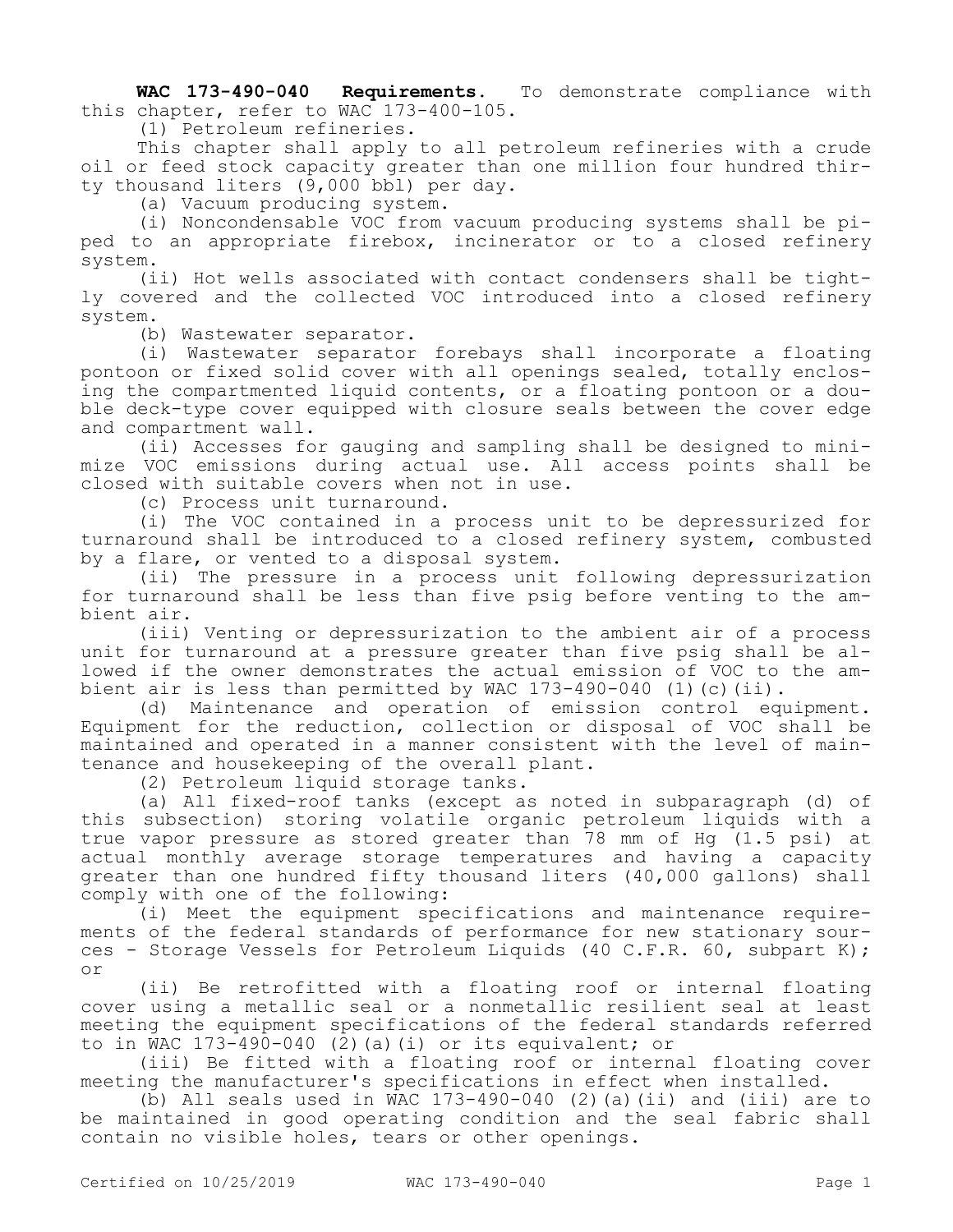(c) All openings not related to safety are to be sealed with suitable closures.

(d) Tanks used for the storage of gasoline in bulk gasoline plants and equipped with vapor balance systems as required in WAC 173-490-040 (4)(b) shall be exempt from the requirements of WAC 173-490-040(2).

(3) Gasoline loading terminals.

(a) This chapter shall apply to all gasoline loading terminals with an average annual daily gasoline throughput greater than seventyfive thousand liters (20,000 gallons).

(b) Loading facilities. Facilities for the purpose of loading gasoline into any transport tank shall be equipped with a vapor recovery system (VRS) as described in WAC 173-490-040 (3)(c) and comply with the following conditions:

(i) The loading facility shall employ submerged or bottom loading for all transport tanks.

(ii) The VRS shall be connected to the transport tank being loaded and shall operate during the entire loading of every transport tank loaded at the facility.

(iii) The loading of all transport tanks shall be performed such that ninety percent by weight of the gasoline vapors displaced during filling are prevented from being released to the ambient air. Emissions from pressure relief valves shall not be included in the controlled emissions when the back pressure in the VRS collection lines is lower than the relief pressure setting of the transport tank's relief valves.

(iv) All loading lines and vapor lines shall be equipped to close automatically upon disconnect. The point of closure shall be on the tank side of any hose or intermediate connecting line.

(c) Vapor recovery system (VRS). The VRS shall be designed and built according to accepted industrial practices and meet the following conditions:

(i) The VRS shall prevent at least ninety percent by weight of the gasoline vapors displaced during loading of each transport tank from entering the ambient air and in no case shall the gasoline vapors emitted to the ambient air exceed eighty milligrams per liter of gasoline loaded.

(ii) The VRS shall be equipped with a signal device to alert personnel when the system is not operating or unintentionally shuts down.

(iii) The back pressure in the VRS collection lines shall not exceed the transport tank's pressure relief settings.

(d) Alternative loading facility. The loading of transport tanks by other means and using other vapor control systems shall require the facility owner to demonstrate that the emission of gasoline vapors to the ambient air is less than eighty milligrams per liter of gasoline loaded.

(4) Bulk gasoline plants.

(a) This chapter shall apply to all bulk gasoline plants with an annual average daily gasoline throughput greater than fifteen thousand liters (4,000 gallons).

(b) Storage tanks. All storage tanks with a capacity greater than two thousand one hundred liters (550 gallons) and used for the storage of gasoline shall comply with the following conditions:

(i) Each storage tank shall be equipped with a submerged fill line.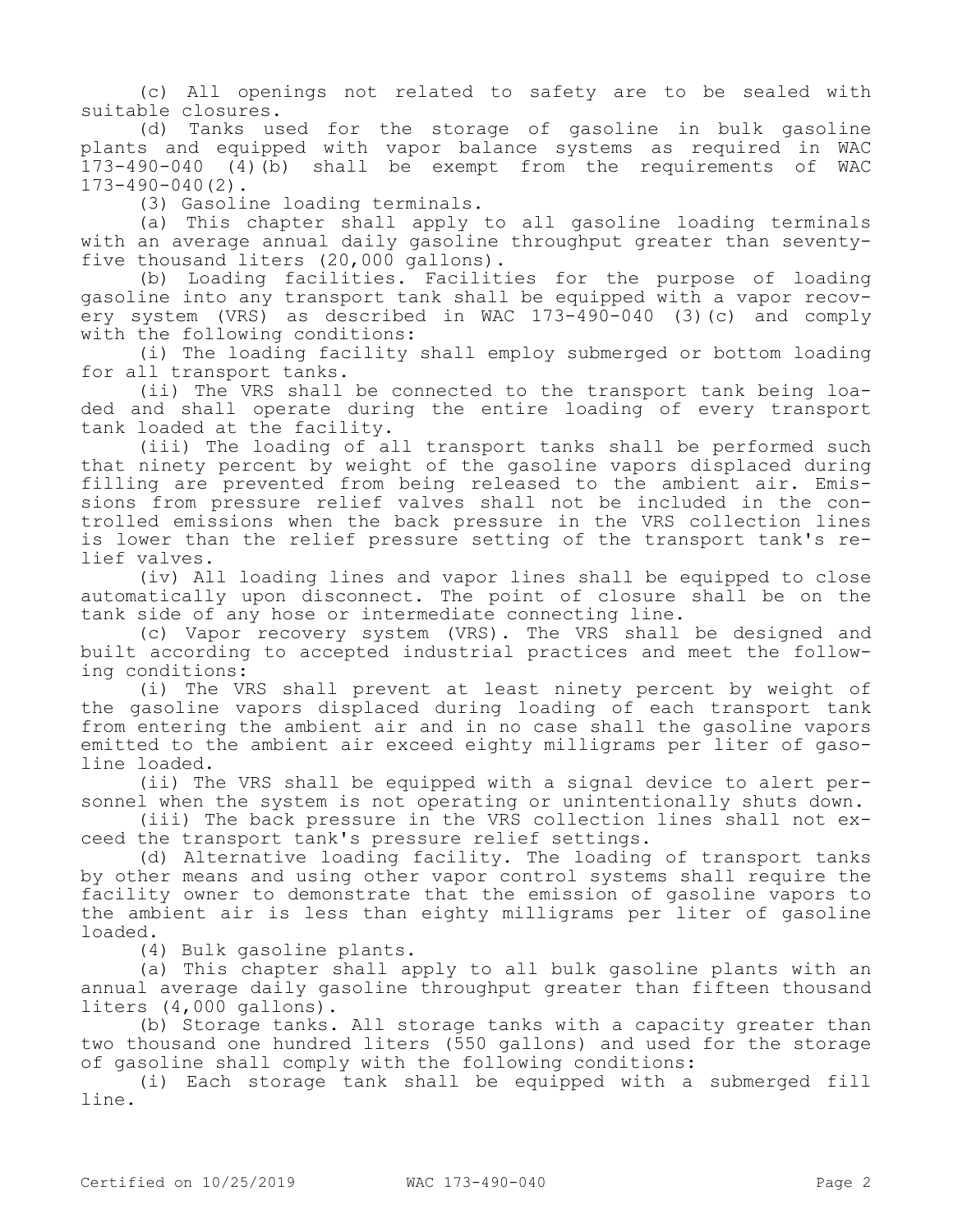(ii) Each storage tank shall be equipped for vapor balancing of gasoline vapors with transport tanks during gasoline transfer operations.

(iii) The vapor line fittings on the storage tank side of break points with the transport tank vapor connection pipe or hose shall be equipped to close automatically upon planned or unintentional disconnect.

(iv) The pressure relief valves on storage tanks shall be set at the highest possible pressure consistent with local and state codes for fire and safety.

(c) Transport tanks. All transport tanks, except those meeting the conditions in WAC 173-490-040 (4)(d), transferring gasoline with storage tanks in a bulk gasoline plant shall comply with the following conditions:

(i) The transport tank shall be equipped with the proper attachment fittings to make vapor tight connections for vapor balancing with storage tanks.

(ii) The vapor line fittings on the transport tank side of break points with the storage tank connection pipe or hose shall be equipped to close automatically upon planned or unintentional disconnect.

(iii) The pressure relief valves on transport tanks shall be set at the highest possible pressure consistent with local and state codes for fire and safety.

(d) Transport tanks used for gasoline and meeting all of the following conditions shall be exempt from the requirement to be equipped with any attachment fitting for vapor balance lines:

(i) The transport tank is used exclusively for the delivery of gasoline into storage tanks of a facility exempt from the vapor balance requirements of WAC 173-490-040(5); and

(ii) The transport tank has a total capacity less than fifteen thousand liters (4,000 gallons) and is of a compartmented design and construction requiring the installation of four or more separate vapor balance fittings.

(e) Gasoline transfer operations. No owner or operator of a bulk gasoline plant or transport tank shall allow the transfer of gasoline between a transport tank and a storage tank except under the following conditions:

(i) All tanks shall be submerged filled or bottom loaded.

(ii) The loading of all tanks, except those exempted under WAC 173-490-040 (4)(d) shall be performed such that ninety percent by weight of the gasoline vapors displaced during filling are prevented from being released into the ambient air. Emissions from pressure relief valves shall not be included in the controlled emissions.

(f) Equipment or system failures. Failures or leaks in the vapor balance system shall be limited by the following conditions:

(i) During the months of April, May, June, July, August, September and October, failures of the vapor balance system to comply with this chapter shall require that gasoline transfer operations stop for the failed part of the system. Other transfer points that can operate in compliance may be used.

(ii) Loading or unloading of the transport tank connected to the failed part of the vapor balance system may be completed.

(iii) Breakdowns and upset conditions during all months of the year shall also comply with the provisions of WAC 173-400-105(5).

(g) The owner or operator of a bulk gasoline plant or transport tank shall take all reasonable necessary measures to prevent the spilling, discarding in sewers, storing in open containers or handling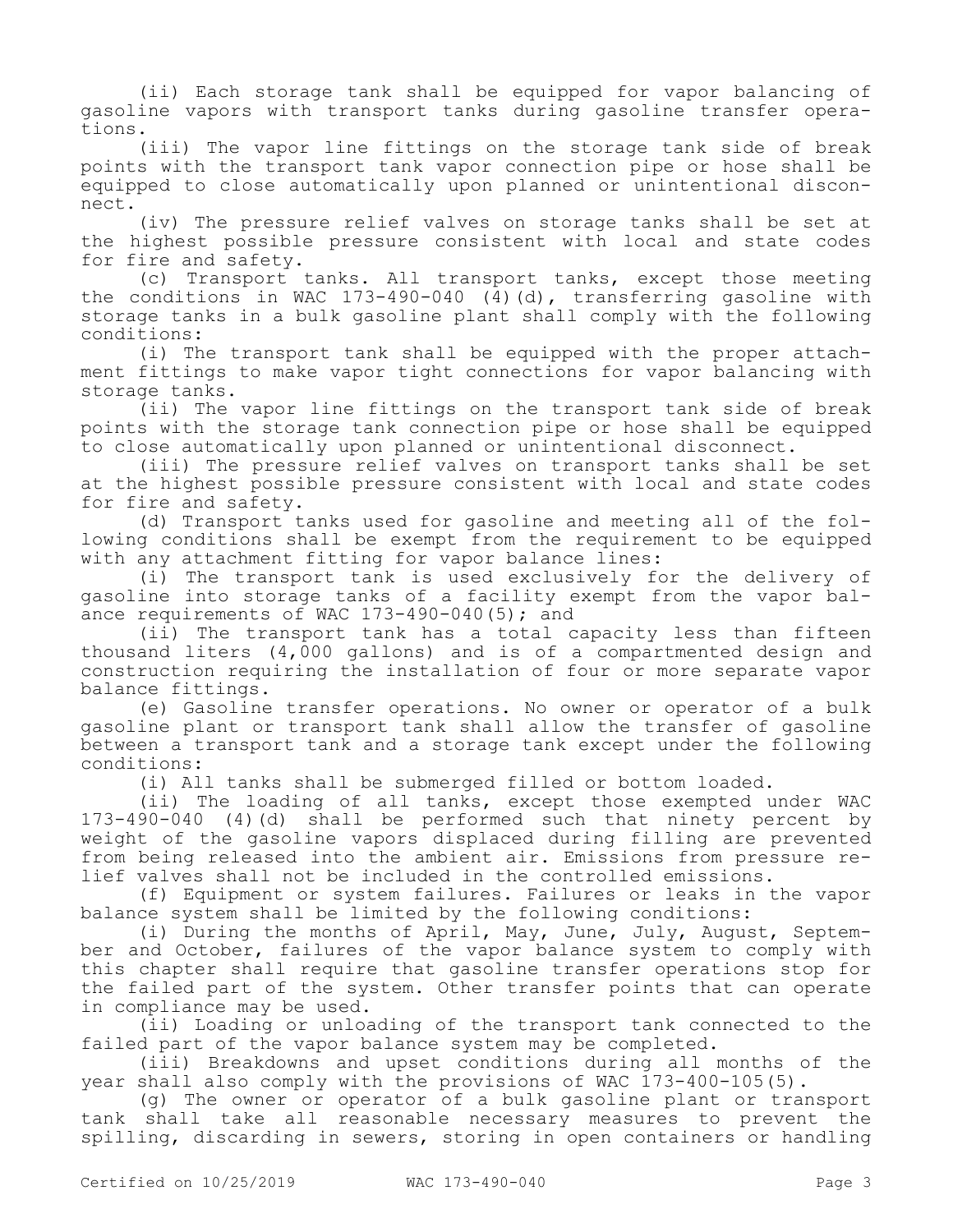of gasoline in a manner on the plant site that will result in evaporation to the ambient air.

(5) Gasoline dispensing facilities (Stage I).

(a) This chapter shall apply to all gasoline dispensing facilities with a total annual gasoline output greater than seven hundred fifty-seven thousand liters (200,000 gallons) or sixty-three thousand one hundred liters (16,670 gallons) per month and total gasoline storage capacity greater than thirty-eight thousand liters (10,000 gallons).

(b) All gasoline storage tanks of the facilities defined in WAC 173-490-040 (5)(a) shall be equipped with submerged or bottom fill lines and fittings for vapor balancing gasoline vapors with the delivery transport tank.

(c) Gasoline storage tanks with offset fill lines shall be exempt from the requirement of WAC 173-490-040 (5)(b) if installed prior to January 1, 1979.

(d) The vapor balance system (for the purpose of measuring compliance with the emission control efficiency) shall consist of the transport tank, gasoline vapor transfer lines, storage tank and all tank vents. The vapor balance system shall prevent at least ninety percent of the displaced gasoline vapors from entering the ambient air. A vapor balance system that is designed, built and operated according to accepted industrial practices will satisfy this requirement.

(e) The owner or operator of a gasoline dispensing facility shall not permit the loading of gasoline into a storage tank equipped with vapor balance fittings unless the vapor balance system is attached to the transport tank and operated satisfactorily.

(6) Surface coaters.

The operation of a coater and dryer, that may serve one or more process lines, shall comply with the following emission limits if the potential uncontrolled emissions of VOC from the coater, flashoff areas, and dryer would be greater than 18 kg (40 pounds) in any given twenty-four hour period. The emission limits and uncontrolled emission quantity shall include the additional quantity of emissions from the dryer during the twelve hour period after application of the coating.

|                                                                  | Limitation<br>Grams/ |                      |
|------------------------------------------------------------------|----------------------|----------------------|
|                                                                  | Liter<br>of Coating  | lb/Gal.of<br>Coating |
| Process                                                          | (Excluding)          | (Excluding           |
| Can Coating                                                      | Water)               | Water)               |
| Sheet basecoat and<br>overvarnish; two-<br>piece can exterior    | 340                  | 2.8                  |
| Two and three piece can<br>interior body spray,<br>two piece can |                      |                      |
| exterior end                                                     | 510                  | 4.2                  |
| Side-seam spray                                                  | 660                  | 5.5                  |
| End sealing compound                                             | 440                  | 3.7                  |
| Coil coating                                                     | 310                  | 2.6                  |
| Fabric coating                                                   | 350                  | 2.9                  |
| Vinyl coating                                                    | 450                  | 3.8                  |
| Paper coating                                                    | 350                  | 2.9                  |
| Auto and light duty truck coating                                |                      |                      |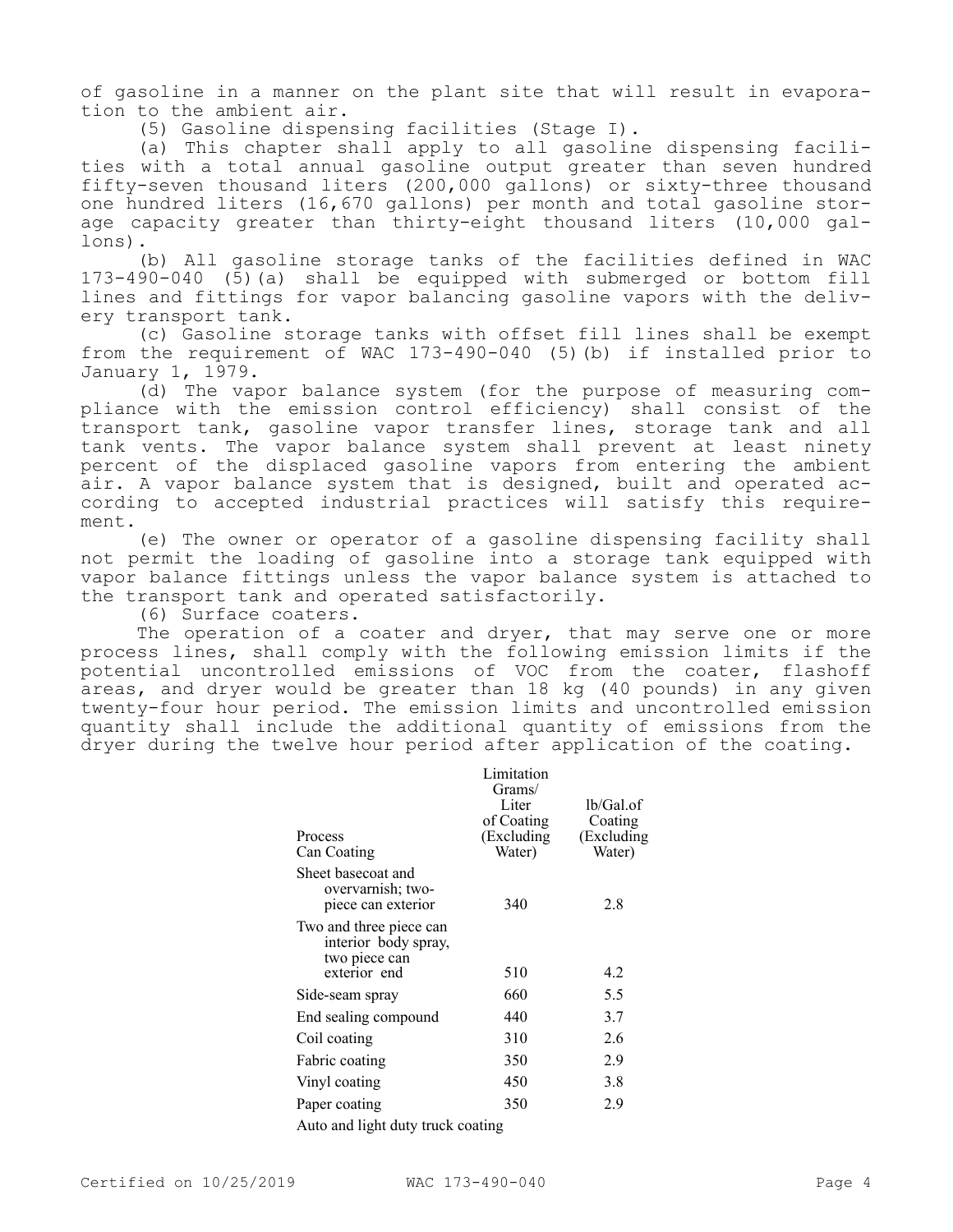|                         | Limitation |              |
|-------------------------|------------|--------------|
|                         | Grams/     |              |
|                         | Liter      | $lb/Gal.$ of |
|                         | of Coating | Coating      |
| Process                 | (Excluding | (Excluding   |
| Can Coating             | Water)     | Water)       |
| Prime                   | 230        | 1.9          |
| Topcoat                 | 340        | 2.8          |
| Repair                  | 580        | 4.8          |
| Metal furniture coating | 360        | 3.0          |
| Magnet wire coating     | 200        | 1.7          |
| Large appliance coating | 340        | 2.8          |

(7) Open top vapor degreasers.

(a) All open top vapor degreasers shall:

(i) Have a cover that may be readily opened and closed. When a degreaser is equipped with a lip exhaust, the cover shall be located below the lip exhaust. When a degreaser has a freeboard ratio equal to or greater than 0.75 and the opening is greater than one square meter (10 square feet) the cover shall be power operated.

(ii) Have one of the following:

(A) A freeboard ratio equal to or greater than 0.75; or

(B) A freeboard chiller; or

(C) A closed design such that the cover opens only when the part enters or exits the degreaser.

(iii) Be equipped with at least the following three safety switches:

(A) Condenser-flow switch and thermostat (shuts off sump heat if coolant is either not circulating or too warm); and

(B) Spray safety switch (shuts off spray pump if the vapor level drops excessively; and

(C) Vapor level control thermostat (shuts off sump heat when vapor level rises too high).

(iv) Post a permanent and conspicuous pictograph or instructions clearly explaining the following work practices:

(A) Do not degrease porous or absorbent materials such as cloth, leather, wood or rope.

(B) The cover of the degreaser should be closed at all times except when processing workloads.

(C) When the cover is open the lip of the degreaser should not be exposed to steady drafts greater than 15.3 meters per minute (50 feet per minute).

(D) Rack parts so as to facilitate solvent drainage from the parts.

(E) Workloads should not occupy more than one-half of the vaporair interface area.

(F) When using a powered hoist, the vertical speed of parts in and out of the vapor zone should be less than 3.35 meters per minute (11 feet per minute).

(G) Degrease the workload in the vapor zone until condensation ceases.

(H) Spraying operations should be done within the vapor layer.

(I) Hold parts in the degreaser until visually dry.

(J) When equipped with a lip exhaust, the fan should be turned off when the cover is closed.

(K) The condenser water shall be turned on before the sump heater when starting up a cold vapor degreaser. The sump heater shall be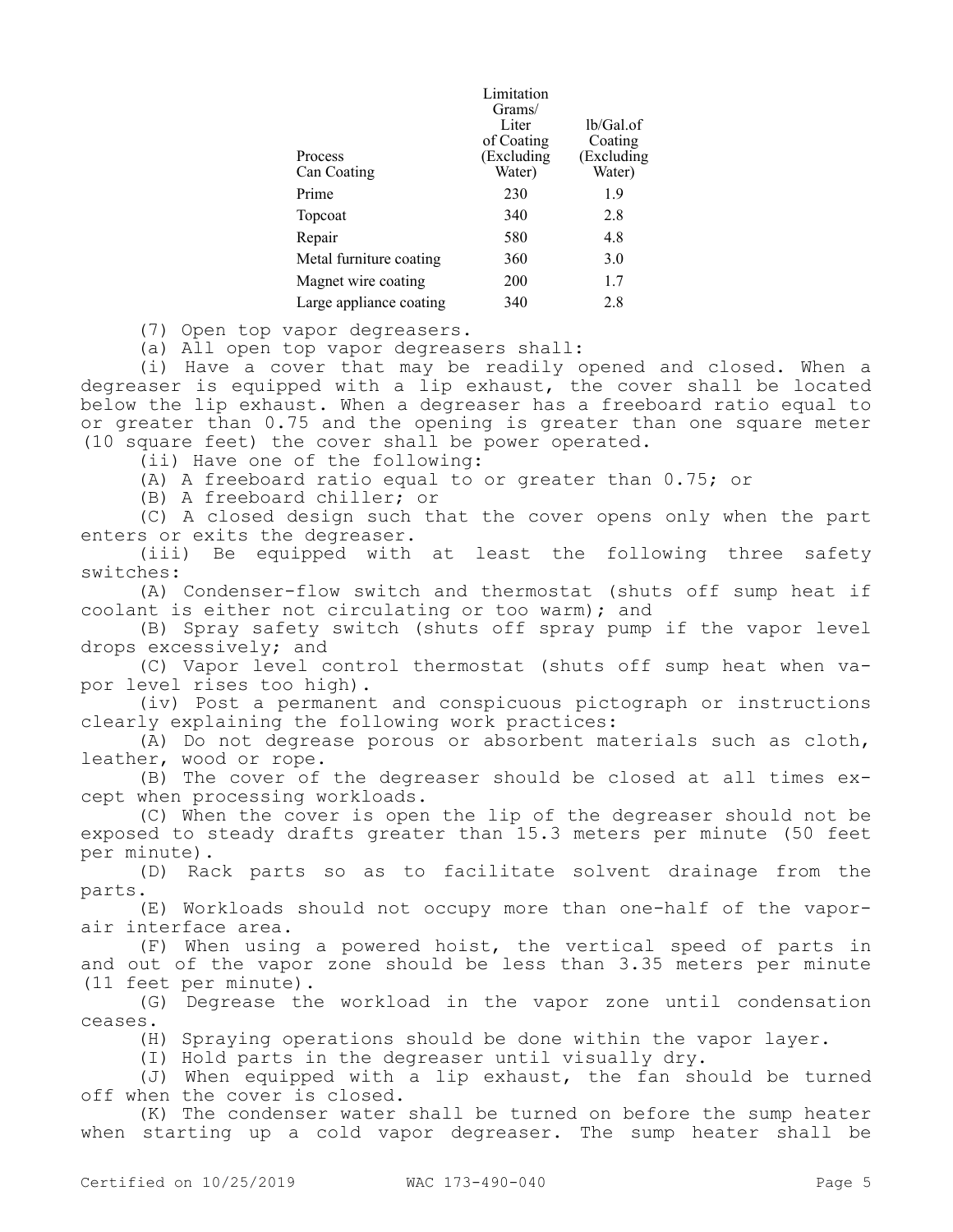turned off and the solvent vapor layer allowed to collapse before closing the condenser water when shutting down a hot vapor degreaser.

(L) Water shall not be visible in the solvent stream from the water separator.

(b) A routine inspection and maintenance program shall be implemented for the purpose of preventing and correcting solvent losses. For example, leaks from drain taps, cracked gaskets, and malfunctioning equipment must be repaired immediately.

(c) Sump drainage and transfer of hot or warm solvent shall be carried out using threaded or other leakproof couplings.

(d) Still and sump bottoms shall be kept in closed containers.

(e) Waste solvent shall be stored in covered containers and returned to the supplier or to a firm which processes solvents for disposal.

(8) Conveyorized degreasers.

(a) The owner or operator of conveyorized cold cleaners and conveyorized vapor degreasers shall comply with the following operating requirements:

(i) Exhaust ventilation shall not exceed twenty cubic meters per minute per square meter (65 cfm per ft.<sup>2</sup>) of degreaser opening, unless necessary to meet OSHA requirements.

(ii) Post in the immediate work area a permanent and conspicuous pictograph or instructions clearly explaining the following work practices:

(A) Rack parts for best drainage.

(B) Maintain vertical speed of conveyed parts to less than 3.35 meters per minute (11 feet per minute).

(C) The condenser water shall be turned on before the sump heater when starting up a cold vapor degreaser. The sump heater shall be turned off and the solvent vapor layer allowed to collapse before closing the condenser water when shutting down a hot vapor degreaser.

(D) Water shall not be visible in the solvent stream from the water separator.

(iii) Vapor degreasers shall be equipped with at least the following three safety switches:

(A) Condenser flow switch and thermostat (shuts off sump heat if coolant is either not circulating or too warm); and

(B) Spray safety switch (shuts off spray pump if the vapor level drops excessively); and

(C) Vapor level control thermostat (shuts off sump heat when vapor level rises too high).

(b) A routine inspection and maintenance program shall be implemented for the purpose of preventing and correcting solvent losses. For example, leaks from drain taps, cracked gaskets, and malfunctioning equipment must be repaired immediately.

(c) Sump drainage and transfer of hot or warm solvent shall be carried out using threaded or other leakproof couplings.

(d) Still and sump bottoms shall be kept in closed containers.

(e) Waste solvent shall be stored in covered containers and returned to the supplier or to a firm which processes solvents for disposal.

(f) All conveyorized cold cleaners and conveyorized vapor degreasers with air/vapor interfaces of 2.0  $m^2$  or greater shall have a carbon adsorption system, exhausting less than 25 ppm of solvent averaged over a complete adsorption cycle (based on exhaust ventilation of 15  $m<sup>3</sup>$  per min per  $m<sup>2</sup>$  of air/vapor area, when downtime covers are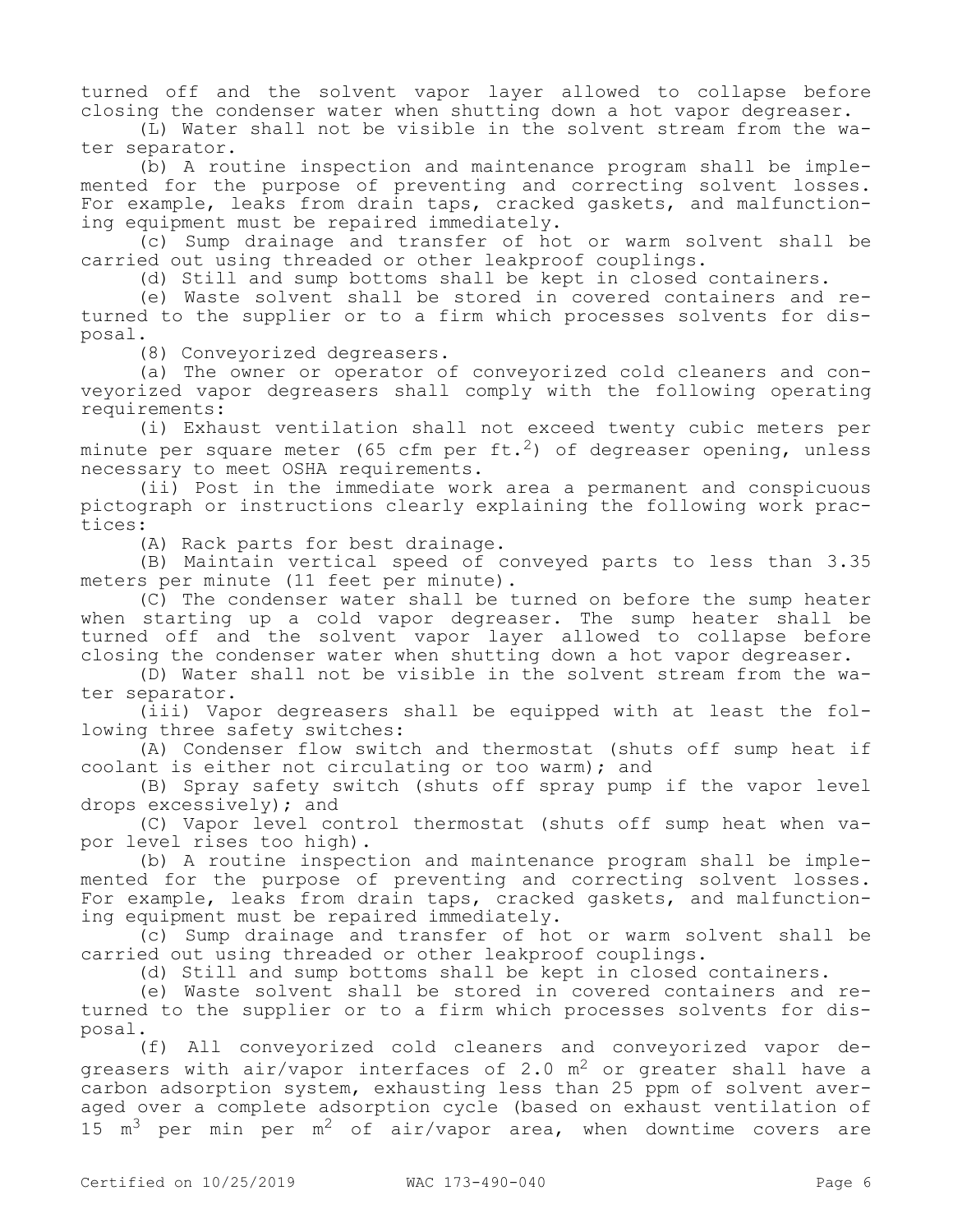open), or a system with control effectiveness equal to or better than a carbon adsorption system.

(9) Cutback asphalt paving.

(a) All paving applications of cutback asphalts are prohibited during the months of April, May, June, July, August, September and October, except as provided for in WAC  $173-490-040$  (9)(b).

(b) The following paving uses and applications of cutback asphalts are permitted during all months of the year.

(i) As a penetrating prime coat on aggregate bases prior to paving.

(ii) The manufacture of patching mixes used exclusively for pavement maintenance and needed to be stockpiled for times longer than one month.

(iii) All paving uses when the temperature during application is below 10°C (50°F). Any person using cutback asphalt for paving shall demonstrate that the ambient air temperature at 8 a.m. (PST) is below 50°F. The paving application of cutback asphalt when the ambient air temperature is 50°F or higher is in violation of this chapter.

(10) Cold cleaners.

(a) The owners or operators of all cold cleaners shall comply with the following equipment specifications:

(i) Be equipped with a cover that is readily opened and closed.

(ii) Be equipped with a drain rack that returns the drained solvent to the solvent bath.

(iii) Have a freeboard ratio of at least 0.5.

(iv) Have a visible fill line.

(b) An owner or operator of a cold cleaner shall be responsible for following the required operating parameters and work practices. The owner shall post and maintain in the work area of each cold cleaner a pictograph or instructions clearly explaining the following work practices:

(i) The solvent level shall not be above the fill line.

(ii) The spraying of parts to be cleaned shall be performed only within the confines of the cold cleaner.

(iii) The cover of the cold cleaner shall be closed when not in use or when parts are being soaked or cleaned by solvent agitation.

(iv) Solvent-cleaned parts shall be rotated to drain cavities or blind holes and then set to drain until dripping has stopped.

(v) Waste solvent shall be stored in covered containers and returned to the supplier or to a firm which processes solvents for disposal.

(c) The owner or operator shall maintain cold cleaners in good working condition and free of solvent leaks.

(d) If the solvent has a vapor pressure greater than 2.0 kPa (0.3 psi) measured at 38°C (100°F), or if the solvent is agitated or heated, then the cover must be designed so that it can be easily operated with one hand.

(e) If the solvent has a vapor pressure greater than 4.3 kPa (0.6 psi) measured at 38°C (100°F), then the drainage facility must be internal, so that parts are enclosed under the cover while draining. The drainage facility may be external for applications where an internal type cannot fit into the cleaning system.

(f) If the solvent has a vapor pressure greater than 4.3 kPa (0.6 psi) measured at 38°C (100°F), or if the solvent is heated above 50°C (120°F), one of the following solvent vapor control systems must be used:

(i) The freeboard ratio must be equal to or greater than 0.70; or